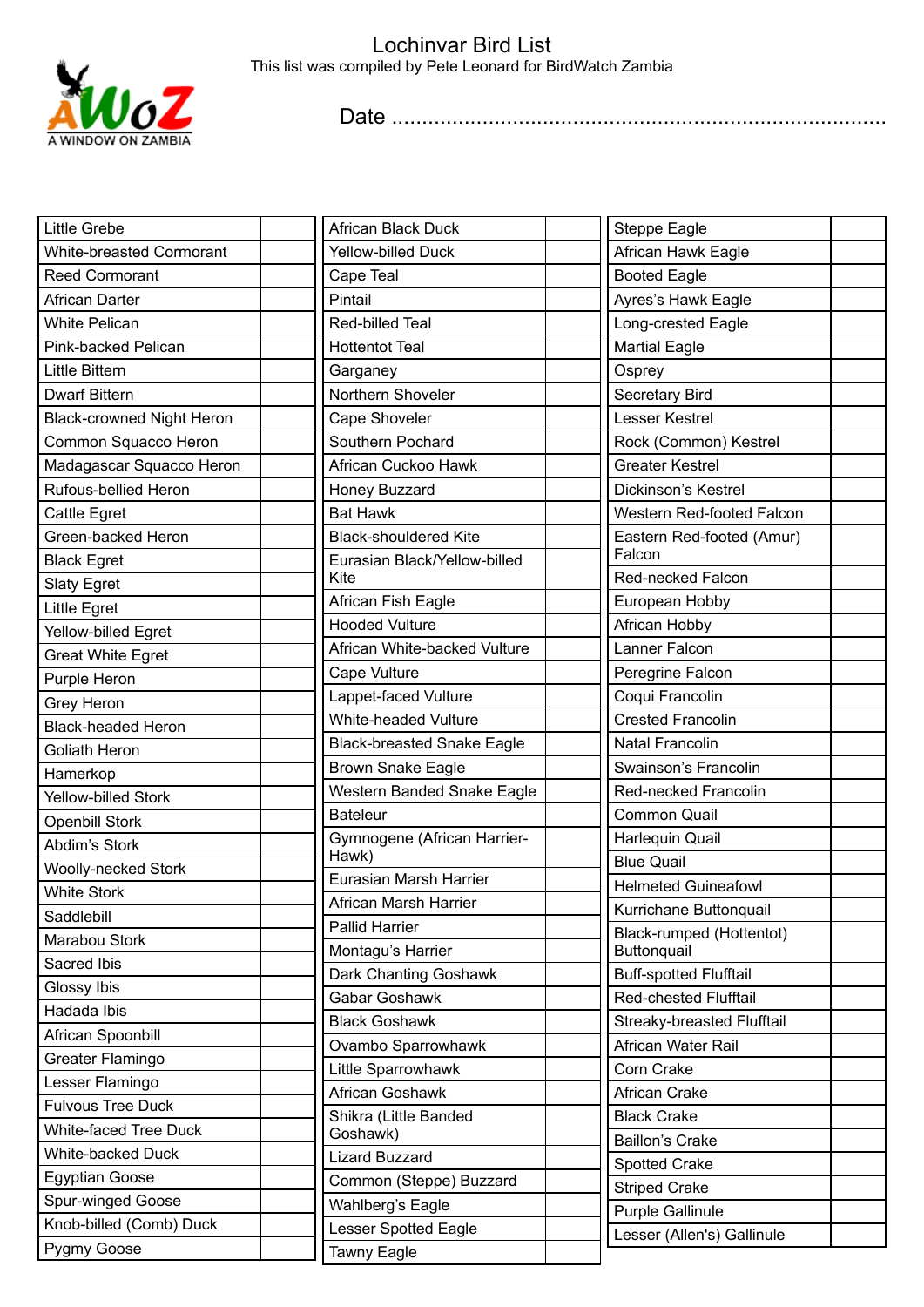| Common Moorhen                                     | <b>Curlew Sandpiper</b>             | <b>Freckled Rock Nightjar</b>                 |
|----------------------------------------------------|-------------------------------------|-----------------------------------------------|
| Lesser Moorhen                                     | Ruff                                | Gaboon (Mozambique/                           |
| Red-knobbed Coot                                   | Lesser Black-backed Gull            | Square-tailed) Nightjar                       |
| <b>Wattled Crane</b>                               | <b>Franklin's Gull</b>              | Pennant-winged Nightjar                       |
| Southern (Grey) Crowned                            | Grey-headed Gull                    | African Palm Swift                            |
| Crane                                              | Gull-billed Tern                    | <b>Eurasian Swift</b>                         |
| Denham's Bustard                                   | Caspian Tern                        | <b>Little Swift</b>                           |
| (Northern) White-bellied<br><b>Bustard</b>         | <b>Whiskered Tern</b>               | African White-rumped Swift                    |
| <b>Black-bellied Bustard</b>                       | White-winged Black Tern             | Red-faced Mousebird                           |
| African Jacana                                     | African Skimmer                     | Narina Trogon                                 |
| Lesser Jacana                                      | Yellow-throated Sandgrouse          | Half-collared Kingfisher                      |
| <b>Painted Snipe</b>                               | Laughing Dove                       | Malachite Kingfisher                          |
|                                                    | <b>African Mourning Dove</b>        | Pygmy Kingfisher                              |
| <b>Black-winged Stilt</b><br>Avocet                | Cape Turtle Dove                    | Brown-hooded Kingfisher                       |
| Water Dikkop                                       | Red-eyed Dove                       | Chestnut-bellied (Grey-<br>headed) Kingfisher |
|                                                    | Emerald-spotted Wood Dove           | Senegal (Woodland)                            |
| Spotted Dikkop<br><b>Three-banded Courser</b>      | Namaqua Dove                        | Kingfisher                                    |
|                                                    | African Green Pigeon                | <b>Striped Kingfisher</b>                     |
| <b>Bronze-winged Courser</b><br>Temminck's Courser | Brown-necked (Cape) Parrot          | <b>Giant Kingfisher</b>                       |
|                                                    | Meyer's Parrot                      | Pied Kingfisher                               |
| Common (Red-winged)<br>Pratincole                  | Schalow's Turaco                    | Little Bee-eater                              |
| <b>Black-winged Pratincole</b>                     | <b>Grey Lourie</b>                  | White-cheeked Bee-eater                       |
| <b>Ringed Plover</b>                               | <b>Great Spotted Cuckoo</b>         | Swallow-tailed Bee-eater                      |
| Kittlitz's Plover                                  | Jacobin Cuckoo                      | White-fronted Bee-eater                       |
| <b>Three-banded Plover</b>                         | Striped Crested (Levaillant's)      | Böhm's Bee-eater                              |
| White-fronted Sand Plover                          | Cuckoo                              | <b>Blue-cheeked Bee-eater</b>                 |
| Mongolian Sand Plover                              | <b>Thick-billed Cuckoo</b>          | Eurasian Bee-eater                            |
| Caspian Plover                                     | Red-chested Cuckoo                  | Southern Carmine Bee-eater                    |
| Pacific Golden Plover                              | <b>Black Cuckoo</b>                 | <b>Eurasian Roller</b>                        |
| <b>Grey Plover</b>                                 | Eurasian Grey Cuckoo                | <b>Lilac-breasted Roller</b>                  |
| Senegal Wattled Plover                             | African Grey Cuckoo                 | Racket-tailed Roller                          |
| <b>Blacksmith Plover</b>                           | <b>Emerald Cuckoo</b>               | Purple Roller                                 |
| <b>Crowned Plover</b>                              | Klaas's Cuckoo                      | <b>Broad-billed Roller</b>                    |
| Long-toed Plover                                   | Didric Cuckoo                       | Red-billed (Green) Wood                       |
| <b>Ethiopian Snipe</b>                             | African Black Coucal                | Hoopoe                                        |
| <b>Great Snipe</b>                                 | Coppery-tailed Coucal               | Scimitarbill                                  |
| <b>Black-tailed Godwit</b>                         | Senegal Coucal                      | Hoopoe                                        |
| <b>Bar-tailed Godwit</b>                           | Burchell's (White-browed)<br>Coucal | Red-billed Hornbill                           |
| Whimbrel                                           | Barn Owl                            | Southern Yellow-billed Hornbill               |
| Curlew                                             | Grass Owl                           | <b>Crowned Hornbill</b>                       |
| <b>Common Redshank</b>                             | African Scops Owl                   | African Grey Hornbill                         |
| Marsh Sandpiper                                    | White-faced Owl                     | <b>Trumpeter Hornbill</b>                     |
| Greenshank                                         | Spotted Eagle Owl                   | Southern Ground Hornbill                      |
| Green Sandpiper                                    | Giant (Verreaux's) Eagle Owl        | Yellow-fronted Tinkerbird                     |
| <b>Wood Sandpiper</b>                              | Pearl-spotted Owlet                 | Miombo Pied Barbet                            |
| <b>Terek Sandpiper</b>                             | Wood Owl                            | <b>Black-collared Barbet</b>                  |
| Common Sandpiper                                   |                                     | <b>Crested Barbet</b>                         |
| Turnstone                                          | Marsh Owl                           |                                               |
| Sanderling                                         | Eurasian Nightjar                   |                                               |
| <b>Little Stint</b>                                | Rufous-cheeked Nightjar             | $w_0$ z                                       |
| Pectoral Sandpiper                                 | Fiery-necked Nightjar               |                                               |
|                                                    | Natal (Swamp) Nightjar              |                                               |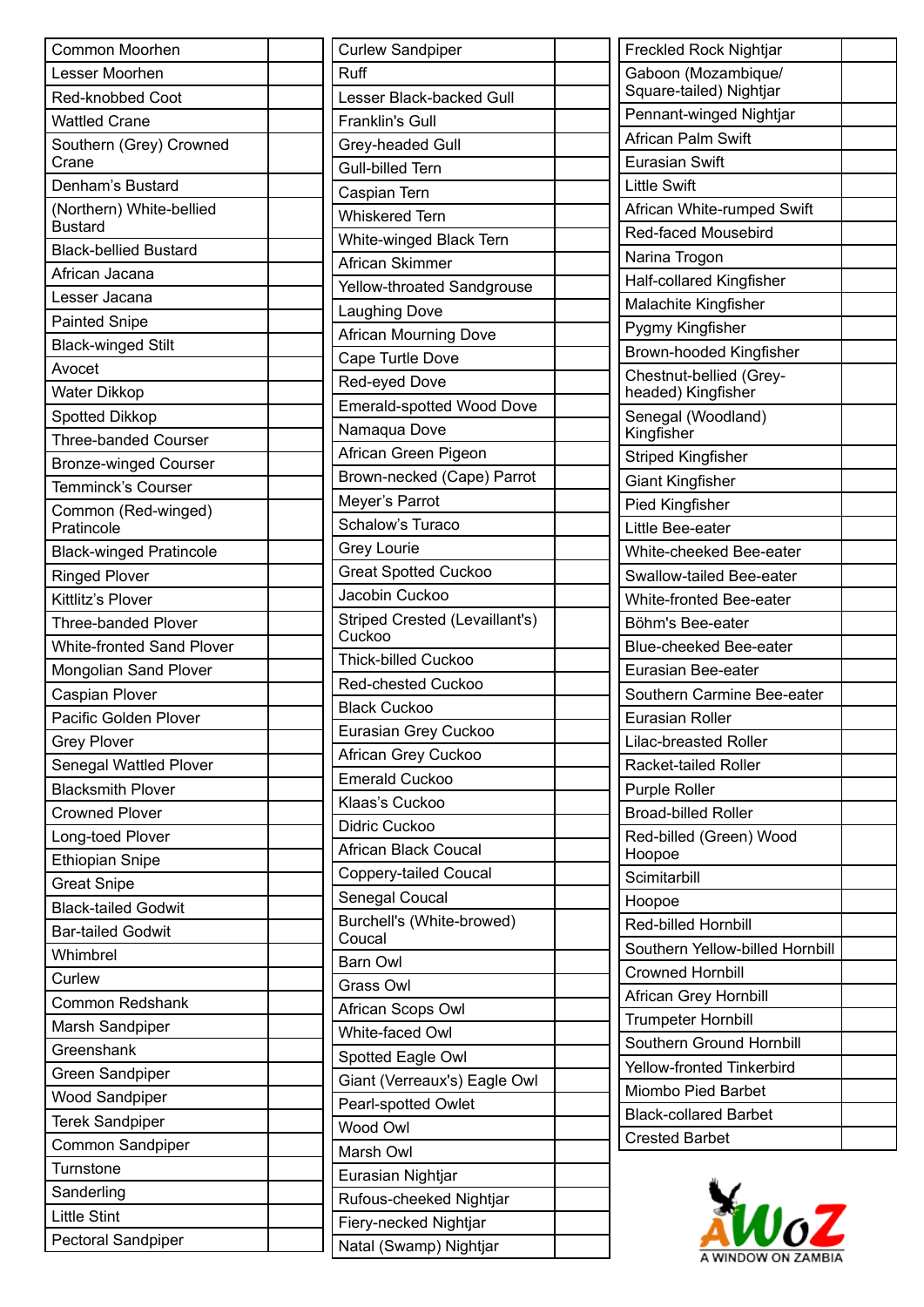| Greater Honeyguide                      |  |
|-----------------------------------------|--|
| Lesser Honeyguide                       |  |
| Bennett's Woodpecker                    |  |
| Golden-tailed Woodpecker                |  |
| Cardinal Woodpecker                     |  |
| <b>Bearded Woodpecker</b>               |  |
| African Broadbill                       |  |
| Rufous-naped Lark                       |  |
| <b>Flappet Lark</b>                     |  |
| Dusky Lark                              |  |
| Red-capped Lark                         |  |
| Chestnut-backed Sparrow-<br>Lark        |  |
| Grey-backed Sparrow-Lark                |  |
| <b>Eurasian Sand Martin</b>             |  |
| African Sand (Brown-throated)<br>Martin |  |
| <b>Banded Martin</b>                    |  |
| Grey-rumped Swallow                     |  |
| <b>Red-breasted Swallow</b>             |  |
| Mosque Swallow                          |  |
| <b>Lesser Striped Swallow</b>           |  |
| <b>Wire-tailed Swallow</b>              |  |
| <b>White-throated Swallow</b>           |  |
| <b>Barn Swallow</b>                     |  |
| <b>House Martin</b>                     |  |
| <b>Yellow Wagtail</b>                   |  |
| Cape Wagtail                            |  |
| African Pied Wagtail                    |  |
| Richard's (Grassveld/African)<br>Pipit  |  |
| Long-billed (inc. Wood) Pipit           |  |
| Plain-backed Pipit                      |  |
| <b>Buffy Pipit</b>                      |  |
| <b>Tree Pipit</b>                       |  |
| Fülleborn's Longclaw                    |  |
| Rosy-breasted Longclaw                  |  |
| <b>Black Cuckoo-shrike</b>              |  |
| White-breasted Cuckoo-shrike            |  |
| <b>Yellow-bellied Bulbul</b>            |  |
| <b>Terrestrial Bulbul</b>               |  |
| Black-eyed (Common) Bulbul              |  |
| Kurrichane Thrush                       |  |
| <b>Groundscraper Thrush</b>             |  |
| Thrush Nightingale                      |  |
| Heuglin's (White-browed)<br>Robin       |  |
| Red-capped Robin                        |  |
| <b>Collared Palm Thrush</b>             |  |
| Eastern Bearded Scrub Robin             |  |
| White-browed Scrub Robin                |  |
| Stonechat                               |  |
| Northern Wheatear                       |  |
|                                         |  |

| Capped Wheatear                             |  |
|---------------------------------------------|--|
| <b>Familiar Chat</b>                        |  |
| Sooty Chat                                  |  |
| Arnot's Chat                                |  |
| Little Rush Warbler                         |  |
| <b>River Warbler</b>                        |  |
| Sedge Warbler                               |  |
| Eurasian/African Reed<br>Warbler            |  |
| Marsh Warbler                               |  |
| <b>Great Reed Warbler</b>                   |  |
| Lesser Swamp Warbler                        |  |
| <b>Greater Swamp Warbler</b>                |  |
| Olive-tree Warbler                          |  |
| <b>Icterine Warbler</b>                     |  |
| Burnt-necked Eremomela                      |  |
| Yellow-bellied Eremomela                    |  |
| Long-billed Crombec                         |  |
| <b>Willow Warbler</b>                       |  |
| Garden Warbler                              |  |
| Common Whitethroat                          |  |
| Pale-crowned Cisticola                      |  |
| Fan-tailed (Zitting) Cisticola              |  |
| Desert Cisticola                            |  |
| <b>Croaking Cisticola</b>                   |  |
| <b>Rattling Cisticola</b>                   |  |
| Short-winged Cisticola                      |  |
| Neddicky                                    |  |
| Red-faced Cisticola                         |  |
| Greater Black-backed                        |  |
| (Luapula) Cisticola                         |  |
| Tawny-flanked Prinia                        |  |
| Yellow-breasted Apalis                      |  |
| <b>Bleating Bush Warbler</b>                |  |
| Miombo (Stierling's) Barred<br>Warbler      |  |
| Pallid (Pale) Flycatcher                    |  |
| Southern Black Flycatcher                   |  |
| <b>Collared Flycatcher</b>                  |  |
| Spotted Flycatcher                          |  |
| Swamp Flycatcher                            |  |
| Ashy Flycatcher                             |  |
| Lead-coloured (Grey Tit-)<br>Flycatcher     |  |
| <b>Chinspot Batis</b>                       |  |
| African Paradise Flycatcher                 |  |
| Arrow-marked Babbler                        |  |
| White-rumped (Hartlaub's)<br><b>Babbler</b> |  |
| Southern Black Tit                          |  |
| <b>Grey Penduline Tit</b>                   |  |
| <b>Collared Sunbird</b>                     |  |
| <b>Black (Amethyst) Sunbird</b>             |  |

| Scarlet-chested Sunbird                            |  |
|----------------------------------------------------|--|
| Yellow-bellied (Variable)<br>Sunbird               |  |
| (Southern) White-bellied<br>Sunbird                |  |
| <b>Purple-banded Sunbird</b>                       |  |
| <b>Coppery Sunbird</b>                             |  |
| Yellow White-eye                                   |  |
| Eurasian Golden Oriole                             |  |
| African Golden Oriole                              |  |
| Eastern Black-headed Oriole                        |  |
| <b>Red-backed Shrike</b>                           |  |
| Lesser Grey Shrike                                 |  |
| <b>Fiscal Shrike</b>                               |  |
| Magpie (Long-tailed) Shrike                        |  |
| <b>Brubru</b>                                      |  |
| Southern Puffback                                  |  |
| Brown-headed Tchagra                               |  |
| <b>Black-crowned Tchagra</b>                       |  |
| <b>Tropical Boubou</b>                             |  |
| Orange-breasted Bush Shrike                        |  |
| Grey-headed Bush Shrike                            |  |
| <b>White Helmet Shrike</b>                         |  |
| Retz's Red-billed Helmet<br><b>Shrike</b>          |  |
| Fork-tailed Drongo                                 |  |
| Pied Crow                                          |  |
| <b>Greater Blue-eared Starling</b>                 |  |
| Lesser (Miombo) Blue-eared<br>Starling             |  |
| Southern (Meve's) Long-tailed<br>Starling          |  |
| Amethst (Plum-coloured/<br>Violet-backed) Starling |  |
| <b>Wattled Starling</b>                            |  |
| Yellow-billed Oxpecker                             |  |
| Red-billed Oxpecker                                |  |
| <b>House Sparrow</b>                               |  |
| Northern Grey-headed<br>Sparrow                    |  |
| Southern Grey-headed<br>Sparrow                    |  |
| Yellow-throated Petronia                           |  |
| <b>White-browed Sparrow-</b><br>weaver             |  |
| <b>Spectacled Weaver</b>                           |  |
| Large (Holub's) Golden<br>Weaver                   |  |
|                                                    |  |